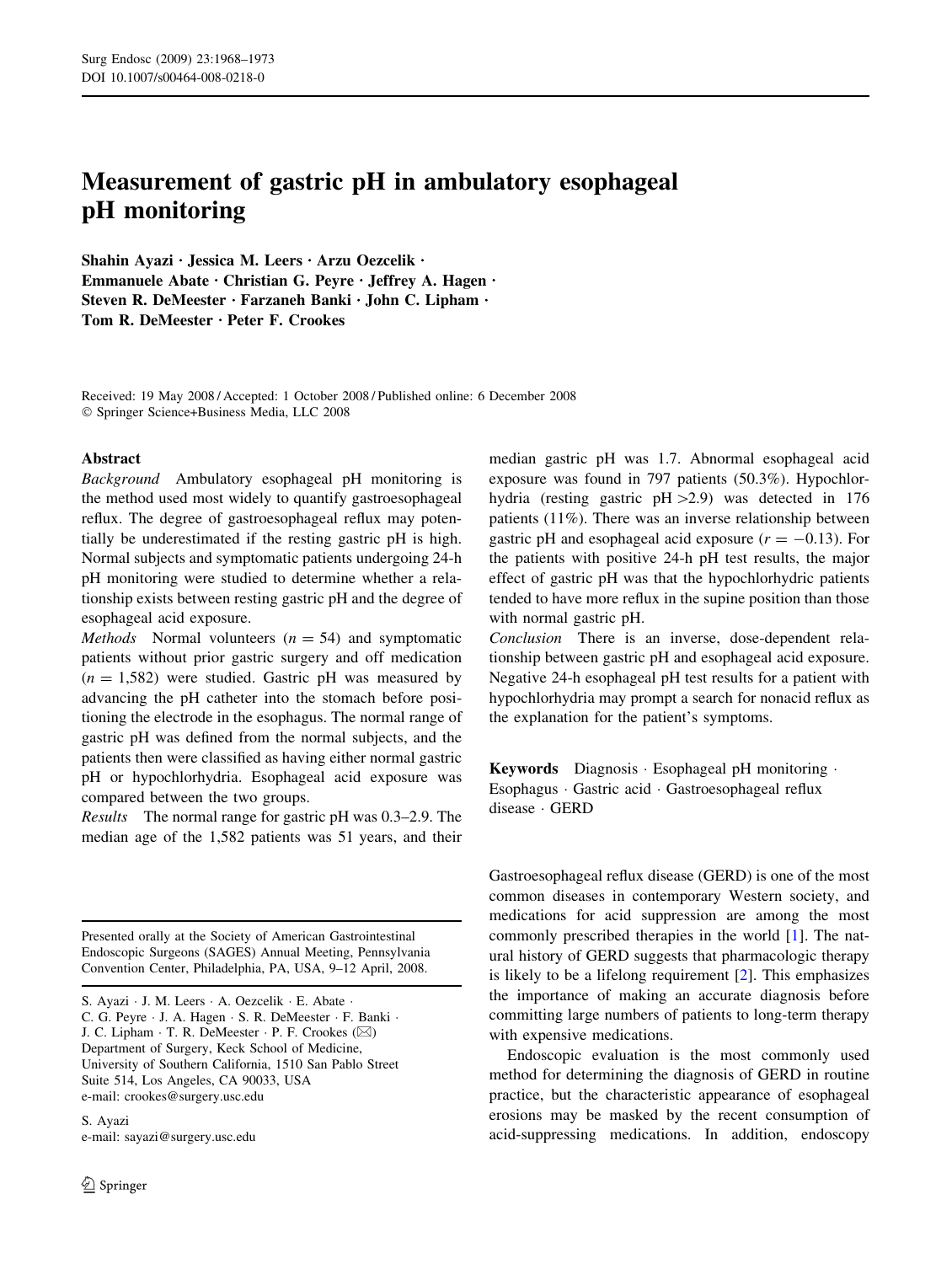cannot address the problem of nonerosive reflux disease (NERD) [\[3](#page-4-0)].

For these reasons, direct physiologic measurement of acid in the esophagus by 24-h esophageal pH monitoring remains the gold standard for the diagnosis of GERD.

The accuracy of esophageal pH monitoring in detecting gastroesophageal reflux may be potentially reduced by variations in gastric pH. Little attention has been paid to the status of gastric acid secretion as a potential confounding factor in the interpretation of esophageal pH testing. In particular, the normal range of gastric pH at the time of esophageal testing is not known. The impact of abnormal gastric pH values on the accuracy of esophageal pH monitoring also is unknown.

The current study aimed to establish the normal range of gastric pH at the time of esophageal pH testing and to assess the significance of abnormal gastric pH in the diagnosis of GERD. We performed a retrospective study of normal subjects and symptomatic patients undergoing esophageal 24-h pH monitoring.

## Subjects and methods

#### Normal subject

Asymptomatic volunteers 18–75 years of age with no symptoms of heartburn or dysphagia and no history of esophageal motor disorder or esophageal stricture were recruited. Pregnant subjects and those receiving anticoagulation therapy were excluded. The subjects all had esophageal manometry followed by esophageal pH monitoring and a video esophagogram. All the subjects who had abnormal esophageal acid exposure ( $pH \leq 4$  more than 4.4% of the time) were excluded. The remaining 54 subjects were used to define normal gastric pH.

### Symptomatic patients

Patients with symptoms suggestive of GERD referred to the Diagnostic Esophageal Laboratory between October 1998 and January 2007 were studied. A total of 2,266 pH studies were performed. Patients were excluded for the following reasons: no record of gastric pH measurement, pH test shorter than18 h, testing performed while the patient was receiving acid-suppressing medication, previous foregut surgery, or a named motility disorder identified on motility testing.

#### Esophageal manometry

All drugs interfering with foregut function were discontinued for at least 48 h before the study. After an overnight fast, the manometry catheter was passed through the anesthetized nostril. The catheter had eight water-perfused channels with lateral openings placed 5 cm apart and oriented radially 90° from each other, as previously described [\[4](#page-4-0)]. A stationary pull-through technique was used to locate the upper border of the lower esophageal sphincter (LES) for placement of the 24-h pH electrode. Routine examination of esophageal body peristalsis was carried out as previously described [[4\]](#page-4-0).

Ambulatory 24-h esophageal pH monitoring

All acid-suppressing medications were discontinued 3 days  $(H<sub>2</sub>-blocking agents)$  or 14 days (proton pump inhibitors) before the study. Aspirin and nonsteroidal antiinflammatory drugs (NSAIDs) were discontinued 2 days before the study. The subjects attended the esophageal laboratory between 9 am and 12 noon after an overnight fast. The pH catheter with an antimony sensor was calibrated in a standard buffer solution at pH 1 and 7 before and after monitoring. At manometry, the distance from the nares to the upper border on the LES was noted, and a point 5 cm proximal to this level was marked on the pH catheter. The catheter was passed transnasally and advanced into the proximal stomach to record gastric body pH, and then retracted back into the esophagus until the previously marked point appeared at the nares. The catheter was secured to the nose with adhesive tape.

During the study, the subjects and patients were given standardized dietary recommendations and asked not to eat or drink between meals; to avoid carbonated beverages, alcohol, or fruit juices; to remain upright (sitting, standing, or walking) throughout the day; and to lie flat at night for sleep. They were instructed to keep a diary indicating the times of their meals, when they went to bed, when they got up, and when any symptoms occurred.

Esophageal acid exposure was expressed by the standard parameters, namely, percentage of total time the pH was less than 4, time in the upright and supine positions, the number of reflux episodes, the number of reflux episodes lasting longer than 5 min, and the duration of the longest reflux episode. From these six values, a composite pH score (DeMeester score) was calculated using a commercial software program (PolyGram<sup>®</sup> Net, Medtronic Inc., Minneapolis, MN). The percentage of time that pH was less than 4 during the 2-h period after a regular meal also was recorded.

#### Data analysis

The 5th and 95th percentile for gastric pH was calculated for the normal subjects. The 95th percentile value was used as the upper limit of normal gastric pH. The patients were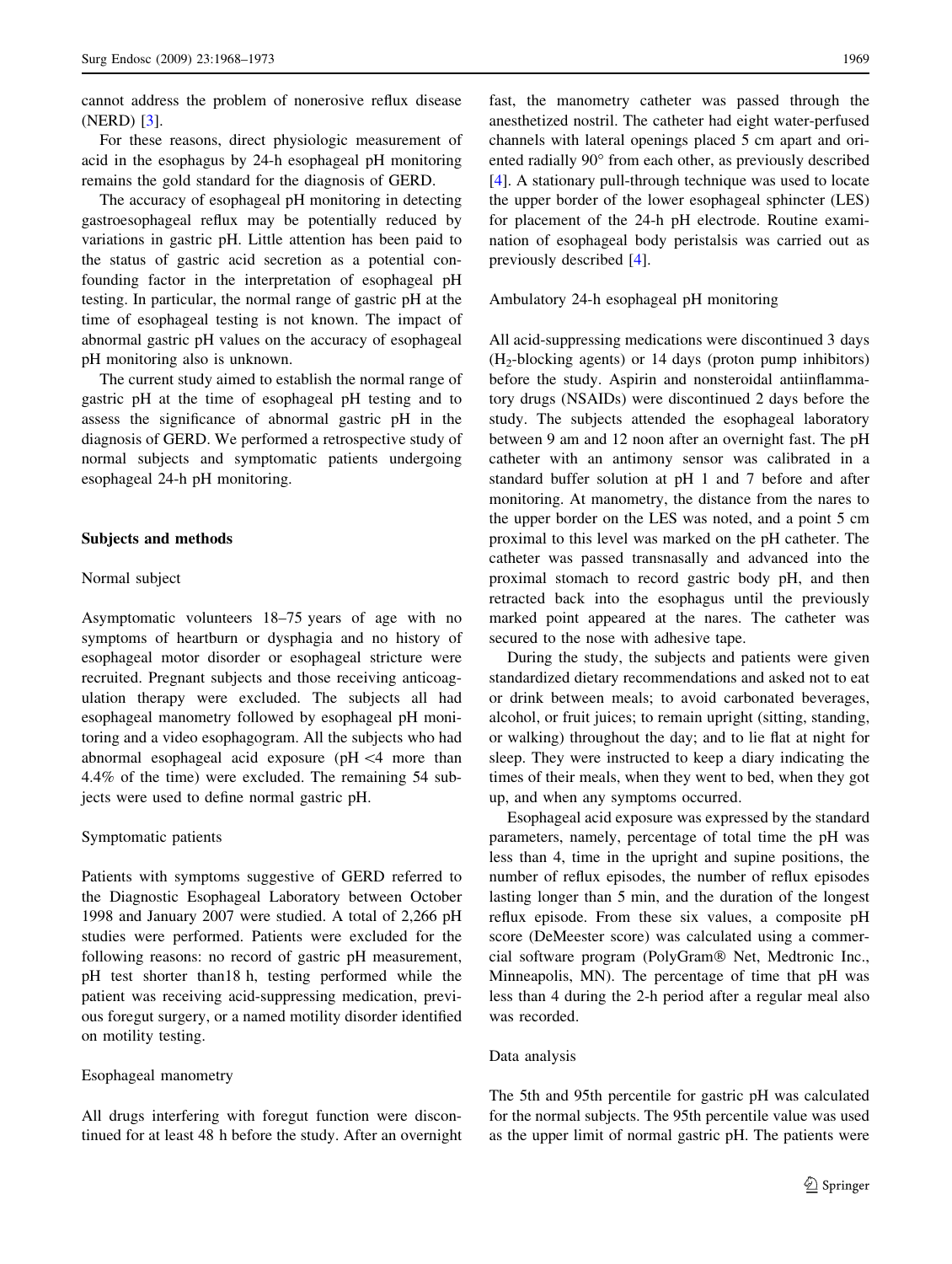<span id="page-2-0"></span>

Fig. 1 Gastric pH in 54 normal subjects. Median, interquartile range (IQR) and 95th percentile are shown with lines



Fig. 2 Gastric pH scatter plot for 1,582 symptomatic subjects showing a bimodal distribution

classified as either normal (gastric pH within the normal range) or hypochlorhydric (gastric pH above the 95th percentile of normal). Esophageal acid exposure was compared between the normal and hypochlorhydric patients. The same analysis then was repeated for a subgroup of patients with abnormal esophageal acid exposure ( $pH \leq 4$  more than 4.4% of the total time).

The patients then were subdivided based on the gastric pH into five categories (pH 0–1, 1–2, 2–3, 3–4, and  $>4$ ),

and the esophageal acid exposure was compared between the groups. Correlation analysis was performed using individual values for gastric pH and esophageal acid exposure in the entire patient population.

Values are reported as median and interquartile range (IQR). The Mann–Whitney  $U$  test was used to compare continuous variables between the two groups. The Kruskal–Wallis test was used for more than two groups, and the chi-square test was used to assess differences between categorical variables. The Spearman test was used to assess the correlation expressed as the correlation coefficient  $R$ with 95% confidence intervals (CI). A  $p$  value less than 0.05 was considered statistically significant. The analysis was performed using Prism 4 statistical software (Graphpad, San Diego, CA, USA).

## Results

#### Normal range

The median gastric pH for the 54 normal subjects was 1.5 (range, 1.1–1.9). The 5th and 95th percentiles were 0.3 and 2.9, respectively (Fig. 1).

# Symptomatic patients

Of the 2,266 patients studied, 684 met the criteria for exclusion, leaving a study population of 1,582 patients: 871 women (55%) and 711 men (45%) with a median age of 51 years (range, 41–62 years). The spectrum of the gastric pH in the study population is plotted in Fig. 2. The individual pH values were distributed in a bimodal fashion, with a subgroup of patients having an elevated gastric pH.

Of the 1,582 patients, 1,406 (89%) had a normal gastric pH and 176 (11%) had hypochlorhydria. All the parameters of esophageal acid exposure were significantly higher in those with normal gastric pH, except for the percentage of supine time (Table 1).

In a separate analysis limited to 797 patients with increased esophageal acid exposure on 24-h pH, 720 (90%)

| <b>Table 1</b> Components of the 24-<br>h esophageal pH record in<br>normal gastric pH vs.<br>hypochlorhydria for the total<br>study population |                          | Normal gastric pH<br>$(n = 1,406)$ | Hypochlorhydria<br>$(n = 176)$ | $p$ Value |
|-------------------------------------------------------------------------------------------------------------------------------------------------|--------------------------|------------------------------------|--------------------------------|-----------|
|                                                                                                                                                 | % Total time             | $4.6(1.3-10.0)$                    | $3(0.3-8.7)$                   | 0.0006    |
|                                                                                                                                                 | % Upright time           | $5.1(1.5-11.0)$                    | $2.9(0.3-8.9)$                 | 0.0001    |
|                                                                                                                                                 | $%$ Supine time          | $0.5(0-7.2)$                       | $0.2(0-5.15)$                  | 0.1921    |
|                                                                                                                                                 | % Postprandial time      | $5.9(1.2-17)$                      | $2.5(0.1-11.0)$                | 0.0001    |
|                                                                                                                                                 | No. of episodes          | $63.5(27.0-122.5)$                 | $37(9.0-90.5)$                 | 0.0001    |
|                                                                                                                                                 | Longest episode (min)    | $9.4(3.0-22.0)$                    | $7.5(1.0-21.5)$                | 0.0292    |
|                                                                                                                                                 | No. of episodes $>5$ min | $2.0(0.0-5.0)$                     | $1(0-4)$                       | 0.0362    |
|                                                                                                                                                 | Composite pH score       | $18.3(6.0-40.0)$                   | $11.7(2.1 - 34.0)$             | 0.0004    |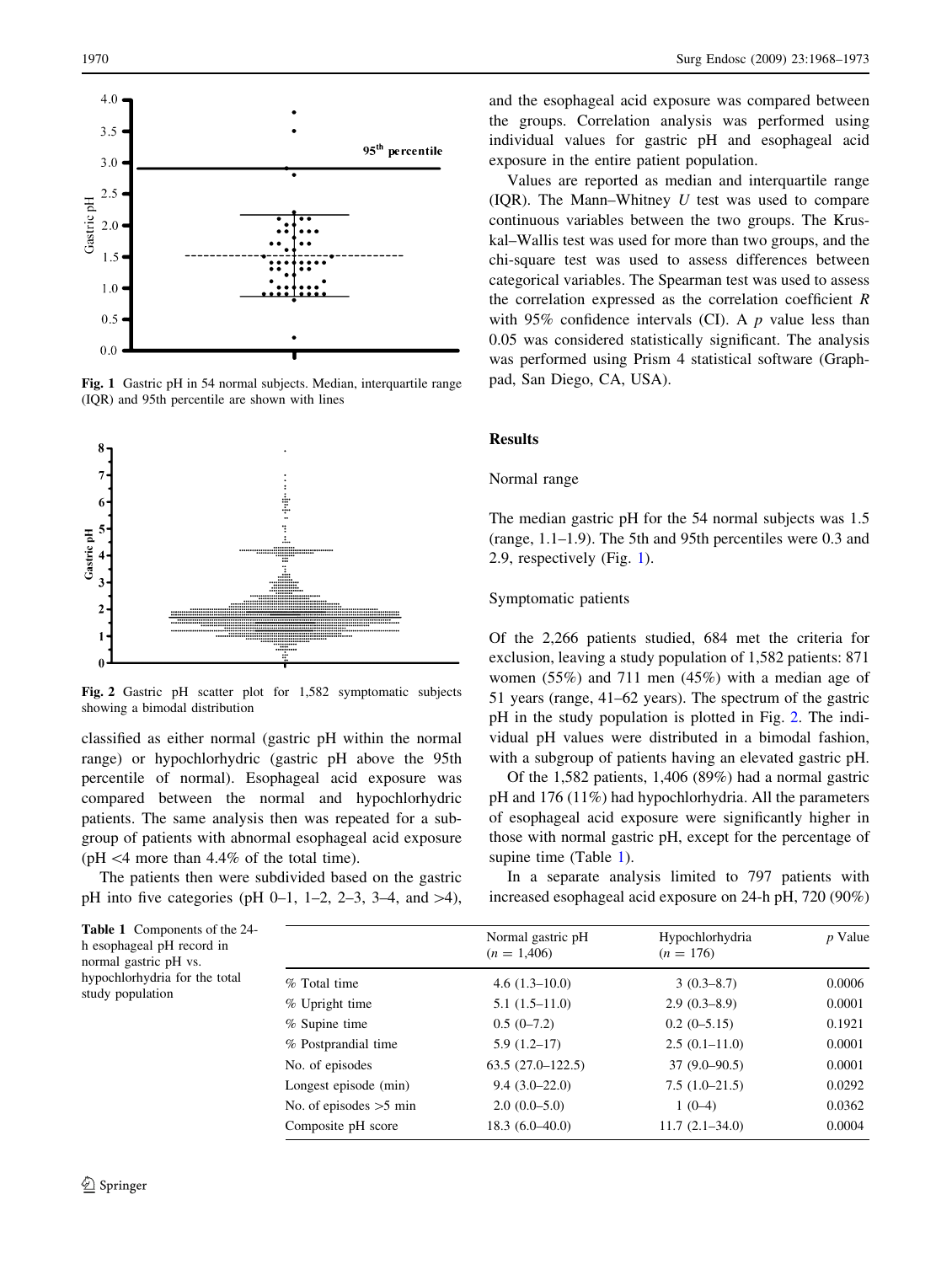Table 2 Components of the 24 h esophageal pH record in normal gastric pH vs. hypochlorhydria for the patients with proven gastroesophageal reflux disease (GERD)

|                          | Normal gastric pH<br>$(n = 720)$ | Hypochlorhydria<br>$(n = 77)$ | $p$ Value |  |
|--------------------------|----------------------------------|-------------------------------|-----------|--|
| % Total time             | $9.8(6.7-16)$                    | $9.6(6.7-14)$                 | 0.4169    |  |
| % Upright time           | $11(7.1-17)$                     | $9.9(6.3-14)$                 | 0.0278    |  |
| % Supine time            | $6.6(0.7-16)$                    | $7.8(1.5-19)$                 | 0.4653    |  |
| % Postprandial time      | $16(7.7-27)$                     | $11(3.8-22)$                  | 0.0050    |  |
| No. of episodes          | $119(81-185)$                    | $104(68-172)$                 | 0.0726    |  |
| Longest episode (min)    | $19(11-36)$                      | $22(14-37)$                   | 0.2291    |  |
| No. of episodes $>5$ min | $5.0(3-8)$                       | $5.0(3-7)$                    | 0.3947    |  |
| Composite pH score       | $39.5(26.0-60.8)$                | $38.4(25.5-61.2)$             | 0.7344    |  |
|                          |                                  |                               |           |  |

100



Fig. 3 Percentage of total time pH was lower than 4 across patients with different gastric pH ranges. There is a significant decrease in the percentage of time pH was lower than 4 in groups with higher gastric pH ( $p = 0.0002$ , Kruskal–Wallis test)

**Table 3** Esophageal acid exposure (% total time of pH  $\lt$ 4) stratified by gastric pH

| Gastric pH range | No. of<br>patients | Median % total time<br>$pH < 4$ (IOR) |
|------------------|--------------------|---------------------------------------|
| pH < 1.0         | 94                 | $5.7(1.9-12.9)$                       |
| $1 \leq pH < 2$  | 987                | $4.7(1.4-10.3)$                       |
| $2 \leq pH < 3$  | 336                | $4.2(0.9-9.1)$                        |
| $3 \leq pH < 4$  | 41                 | $3.9(0.8-6.9)$                        |
| $pH \geq 4$      | 124                | $2.55(0.1 - 8.1)$                     |

IQR, interquartile range

had normal gastric pH and 22 (10%) were hypochlorhydric. The patients with hypochlorhydria had paradoxically more supine reflux and more prolonged reflux episodes than the patients with normal gastric pH (Table 2).

The study population was subdivided into five categories based on gastric pH, and the median esophageal acid exposure (percentage of time pH was less than 4) was calculated for each group. A dose-dependent inverse relationship between resting gastric pH and esophageal acid



Fig. 4 Correlation between resting gastric pH and percentage of total time pH was lower than 4

exposure is evident (Fig. 3, Table 3). Figure 4 shows an inverse correlation between the gastric pH and the percentage of time esophageal pH was less than  $4 (r = -0.13;$ 95% CI,  $-0.18$  to  $-0.08$ ;  $p < 0.0001$ ).

## Discussion

Over the past three decades, 24-h esophageal pH monitoring has been recognized as the gold standard for measuring esophageal acid exposure [\[5](#page-4-0)]. It seems intuitive that the degree of gastric acidity could be a major determinant of esophageal acid exposure. As a result, some authors recommend simultaneous ambulatory gastric and esophageal pH monitoring as a diagnostic approach for patients with GERD [\[6](#page-4-0), [7](#page-4-0)]. This approach has not been widely adopted in routine practice partly because no consensus exists on how to apply the gastric pH data to the interpretation of the esophageal pH test. It may be argued that the assessment of gastric pH is less meaningful than the measurement of esophageal pH because the latter is based on a prolonged period of observation (minimum, 18 h) rather than on the ''dipstick'' measurement of gastric pH. However, fasting gastric pH, unlike esophageal pH, is not subject to episodes of abrupt alteration [[8\]](#page-4-0). When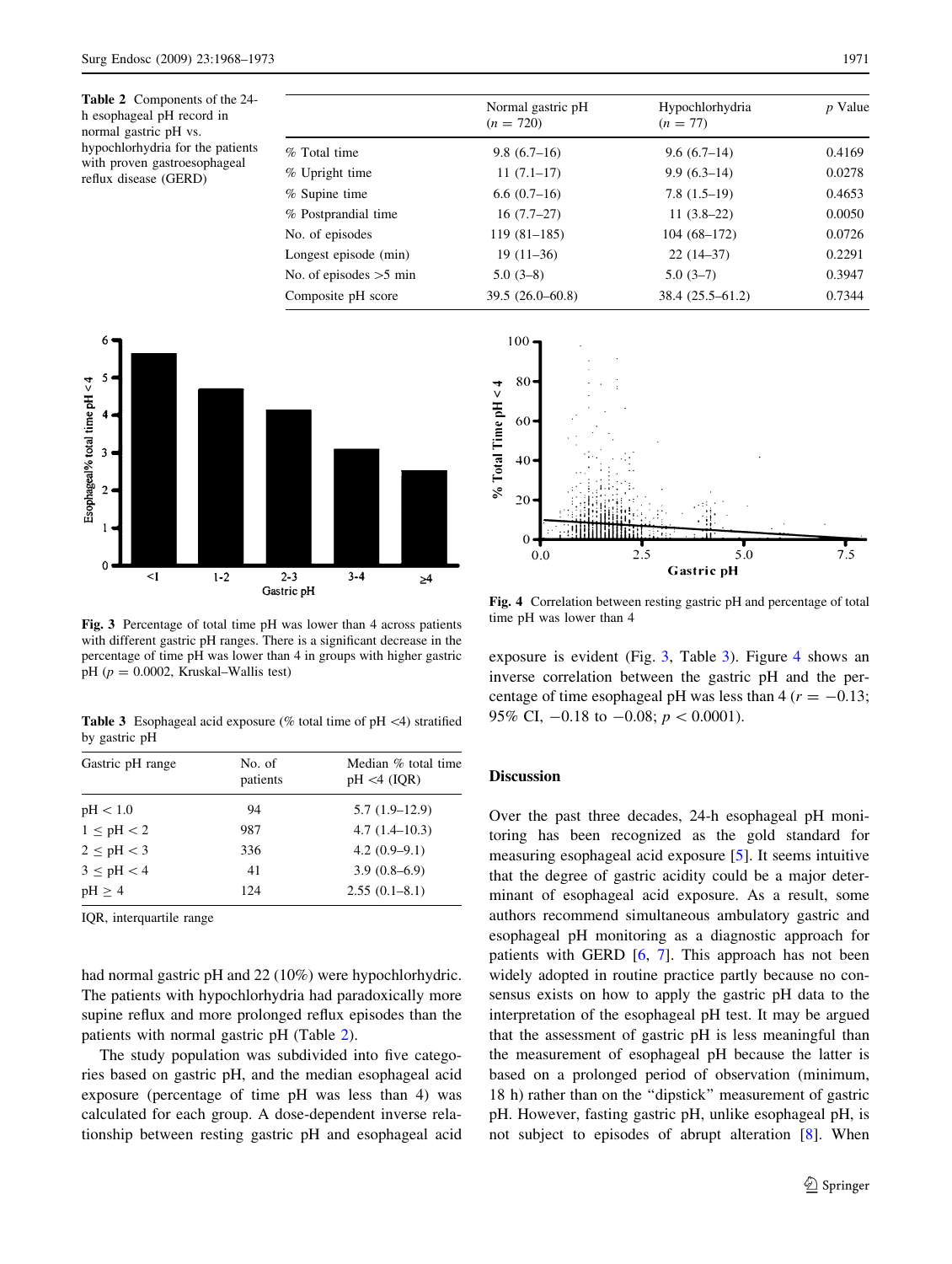<span id="page-4-0"></span>assessed in the fasting condition, a one-time spot measurement of gastric pH does appear to have a significant influence on the results of prolonged esophageal pH monitoring.

Previous workers have studied the factors influencing acid secretion of the stomach  $[9-11]$ . There is circadian variability in acid secretion, in addition to regional differences within the stomach. Furthermore, total acid secretion, which is dependent on parietal cell mass, also may be affected by gender and by infection with Helicobacter pylori. However, although these factors may be valid explanations for variability in gastric pH, they do not affect the relationship between gastric pH and esophageal pH.

The results of the current study confirm that a clear inverse relationship exists between fasting gastric pH and esophageal acid exposure. The higher the gastric pH, the less acid is detected in the esophagus. The relationship is most clearly demonstrated by comparison of the esophageal acid exposure when patients are stratified into groups based on gastric pH. The inverse correlation between esophageal acid exposure and gastric pH is significant but relatively weak. Other factors such as the status of the LES have a greater influence on the degree of esophageal acid exposure [4]. Nevertheless several important observations can be made from this study. Patients with symptoms suggestive of GERD have a gastric pH profile that is bimodally distributed (Fig. [2](#page-2-0)). Overall, the median pH is slightly higher in patients than in normal subjects (1.7 vs. 1.5), indicating that GERD is not primarily a hypersecretory disease.

Patients with elevated gastric pH may have GERD undetected by 24-h esophageal pH testing [[12,](#page-5-0) [13\]](#page-5-0). Indeed, patients with hypochlorhydria, as defined by a gastric pH exceeding the 95th percentile of normal, had less esophageal acid exposure than those with gastric pH in the normal range. Among the 797 patients who had abnormal 24-h esophageal pH test results, those who were hypochlorhydric



Fig. 5 Suggested algorithm for interpreting 24-h esophageal pH monitoring by considering gastric pH

actually had a greater supine acid exposure, and the longest reflux episode was of greater duration. This suggests that hypochlorhydric patients may have increased esophageal acid exposure despite weaker gastric acidity due to poor esophageal clearance of the refluxed acid.

Based on the outcome of this study, we propose a simple algorithm to guide physicians in their interpretation of esophageal pH testing in the light of the gastric pH (Fig. 5). When the 24-h pH test results show abnormal esophageal acid exposure, the diagnosis of GERD is clear. The only importance of an elevated gastric pH in these patients is to prompt further study of esophageal clearance by esophageal manometry.

However, for patients with normal 24-h esophageal pH test results, the presence of hypochlorhydria suggests that the symptoms may be caused by nonacid reflux. These patients would benefit from multilevel intraluminal impedance (MII) to detect nonacid clearance. In contrast, a normal 24-h esophageal pH study for a patient with a normal gastric pH is more likely to be a true negative. Such patients should be evaluated for other causes of their symptoms.

Acknowledgments The investigators thank Paula Corsetti, RN, and Cheryl Correia, MBA, without whose perseverance and support this study would not have progressed.

#### References

- 1. Shaheen NJ, Hansen RA, Morgan DR, Gangarosa LM, Ringel Y, Thiny MT, Russo MW, Sandler RS (2006) The burden of gastrointestinal and liver diseases. Am J Gastroenterol 101:2128– 2138
- 2. Lundell L (2007) Therapy of gastroesophageal reflux: evidencebased approach to antireflux surgery. Dig Dis 25:188–196
- 3. Martinez SD, Malagon IB, Garewal HS, Cui H, Fass R (2003) Nonerosive reflux disease (NERD)—acid reflux and symptom patterns. Aliment Pharmacol Ther 17:537–545
- 4. Zaninotto G, DeMeester TR, Schwizer W (1988) The lower esophageal sphincter in health and disease. Am J Surg 155:104– 111
- 5. Streets CG, DeMeester TR (2002) Ambulatory 24-h esophageal pH monitoring: why, when, and what to do. J Clin Gastroenterol 37:14–22
- 6. Castell DO (1999) My approach to the difficult GERD patient. Eur J Gastroenterol Hepatol 11:S17–S23
- 7. Leite LP, Just RJ, Castell DO (1995) Control of gastric acid with high-dose H2-receptor antagonists after omeprazole failure: report of two cases. Am J Gastroenterol 90:1874–1877
- 8. Fimmel CJ (1985) Long-term ambulatory gastric pH monitoring: validation of a new method and effect of H2-antagonists. Gastroenterology 88:1842–1851
- 9. Fisher RS (1997) Regional differences in gastric acidity and antacid distribution: is a single pH electrode enough? Am J Gastroenterol 92:263–270
- 10. Cilluffo T, Armstrong D, Castiglione F et al (1990) Reproducibility of ambulatory gastric pH recordings in the corpus and antrum. Scand J Gastroenterol 25:1076–1083